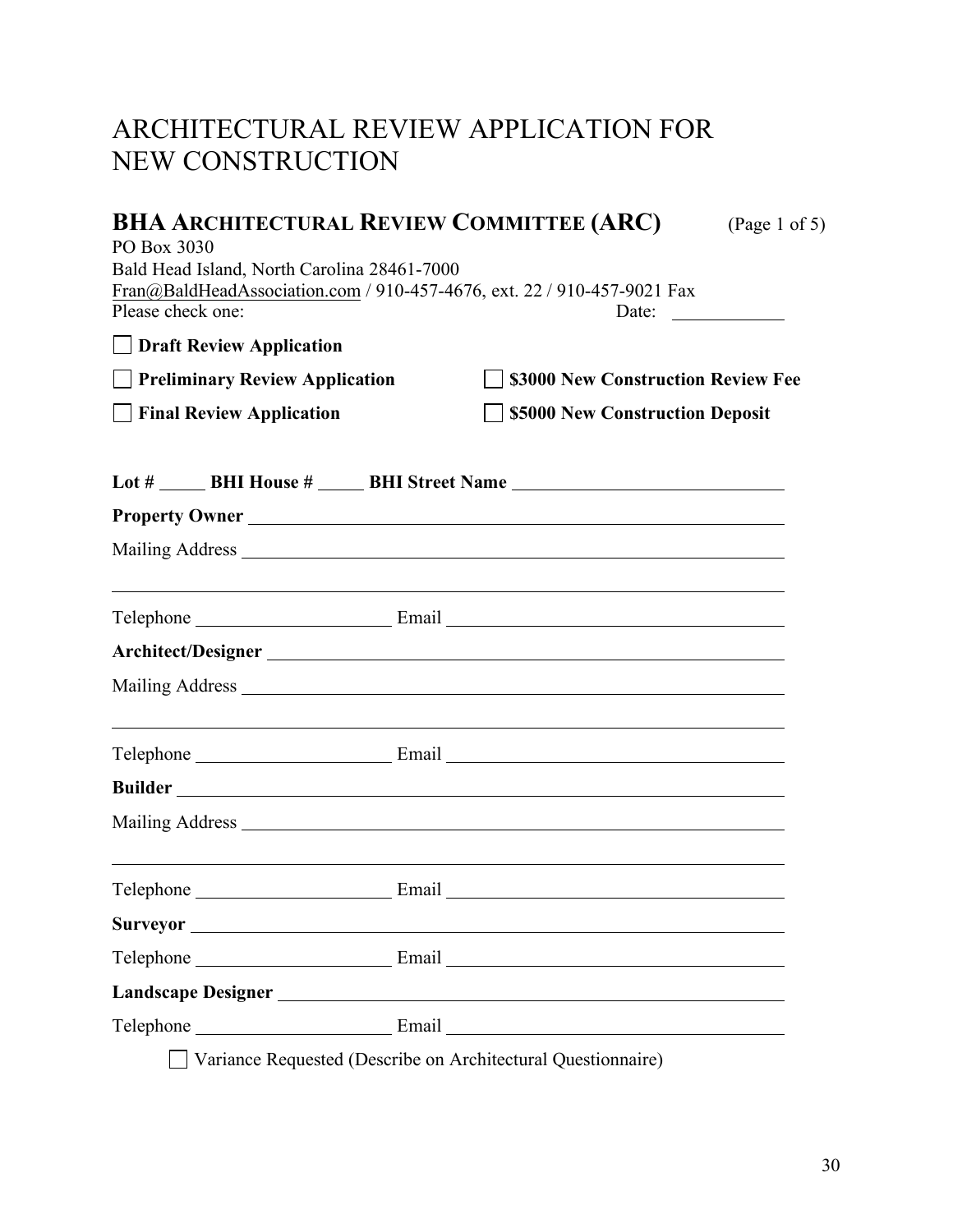## NEW CONSTRUCTION ARCHITECTURAL QUESTIONNAIRE

(Page 2 of 5)

|    | Property Owner                                                                                                                                                                  |
|----|---------------------------------------------------------------------------------------------------------------------------------------------------------------------------------|
|    |                                                                                                                                                                                 |
|    |                                                                                                                                                                                 |
|    | Architect/Designer                                                                                                                                                              |
|    |                                                                                                                                                                                 |
|    |                                                                                                                                                                                 |
|    | 1. Has the architect visited the site? $ $ $ $ $Yes$ $ $ $ $ No                                                                                                                 |
|    | Date of visit (required prior to submittal of major renovation or new construction) _____                                                                                       |
|    | 2. Has the architect read the current BHA Architectural Design Guidelines and related                                                                                           |
|    | Protective Covenants and designed the house accordingly?                                                                                                                        |
|    | $\Box$ Yes $\Box$ No                                                                                                                                                            |
|    | 3. Has the house been designed according to the State of North Carolina Residential Building<br>Code, especially in regard to wind resistant construction? $\Box$ Yes $\Box$ No |
| 4. | Is the architect familiar with CAMA, FEMA and Village of Bald Head Island Zoning<br>requirements for this site? $\Box$ Yes $\Box$ No                                            |
| 5. | If applicable, what are the CAMA and FEMA restrictions for this property?                                                                                                       |
| 6. | Are there 404 (regulated) wetlands on the property? $\Box$ Yes $\Box$ No                                                                                                        |
| 7. | What is the FEMA Flood Zone for the Property?                                                                                                                                   |
| 8. | Has the architect/designer attempted to minimize the amount of the site to be graded?                                                                                           |
|    | $\Box$ Yes $\Box$ No                                                                                                                                                            |
|    | 9. Has the architect/designer attempted to minimize the removal of, or damage to existing                                                                                       |
|    | vegetation, especially plants of special concern? $\Box$ Yes $\Box$ No                                                                                                          |
|    | 10. Has the architect/designer taken views, orientation and location of adjoining buildings into                                                                                |
|    | consideration for the design of the house? $\Box$ Yes $\Box$ No                                                                                                                 |
|    | 11. Has the house been staked out on the lot (required at Preliminary)?                                                                                                         |
|    | $\Box$ Yes $\Box$ No Date Staked _________ (Trees to be removed must be tied with red                                                                                           |
|    | surveyors tape)                                                                                                                                                                 |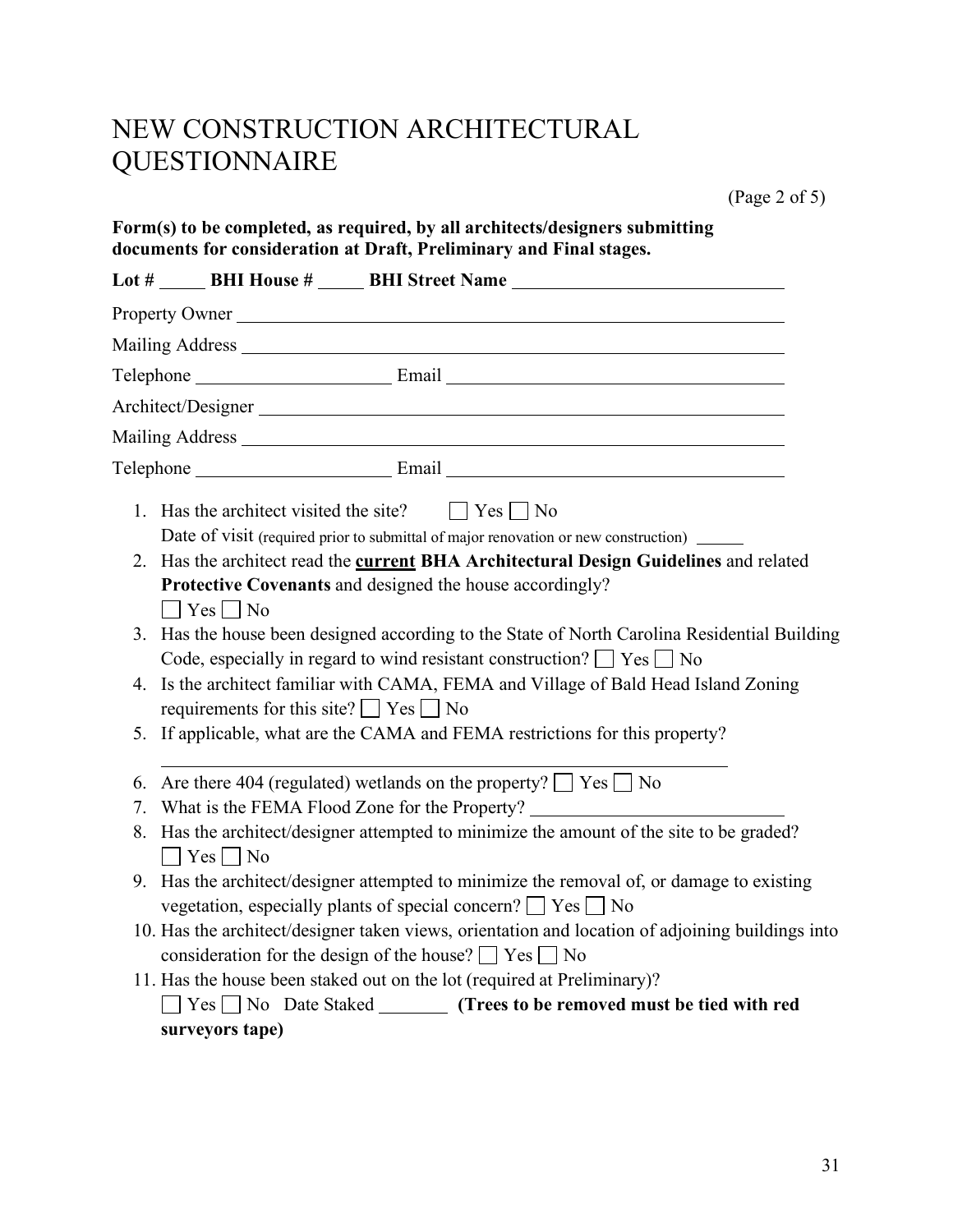(Page 3 of 5)

| 12. Type of lot:                                                                                 | Required setbacks:                                                                          |  |
|--------------------------------------------------------------------------------------------------|---------------------------------------------------------------------------------------------|--|
| Corner                                                                                           | Front _______                                                                               |  |
| Deeded site-specific building pad                                                                | Side                                                                                        |  |
| Estate                                                                                           | $Rear$ <sub>_____</sub>                                                                     |  |
| Merged                                                                                           | Alley Easement                                                                              |  |
| Standard                                                                                         |                                                                                             |  |
| □ Cape Fear Station                                                                              |                                                                                             |  |
|                                                                                                  |                                                                                             |  |
| 14. Lowest natural point (virgin low) at perimeter of complete main structure (including stairs, |                                                                                             |  |
| decks, etc.) (MSL)                                                                               |                                                                                             |  |
| 15. Mean finished grade within main structure footprint                                          |                                                                                             |  |
| 16. Height of main structure (highest roof ridge) above virgin low point (max. 35') ______       |                                                                                             |  |
|                                                                                                  |                                                                                             |  |
| (Max of 2' above FEMA or 4' above average grade around perimeter of complete                     |                                                                                             |  |
| structure including stairs and decks, whichever is greater)                                      |                                                                                             |  |
| 18. Lowest natural point (virgin low) at perimeter of crofter/garage (including stairs, decks,   |                                                                                             |  |
| etc.) $(MSL)$                                                                                    |                                                                                             |  |
| 19. Height of crofter/garage (highest roof ridge) above virgin low point                         |                                                                                             |  |
| 20. Crofter/garage top of ground floor (slab)                                                    |                                                                                             |  |
|                                                                                                  |                                                                                             |  |
|                                                                                                  |                                                                                             |  |
|                                                                                                  |                                                                                             |  |
|                                                                                                  |                                                                                             |  |
|                                                                                                  |                                                                                             |  |
|                                                                                                  | (This area should be kept to a minimum and generally include only the building pad,         |  |
| drive and walk area. A minimum of 60% of the lot should remain undisturbed. The                  |                                                                                             |  |
|                                                                                                  | required percentage of undisturbed area may be greater for larger lots (greater than 10,500 |  |
| sq. ft.) and less for smaller lots typical in Cape Fear Station. (see Grade - Site Grading       |                                                                                             |  |
| section for more details).                                                                       |                                                                                             |  |
| 23. Number of trees over 3" in caliper at 4" proposed to be removed ____________                 |                                                                                             |  |
|                                                                                                  |                                                                                             |  |
|                                                                                                  |                                                                                             |  |
|                                                                                                  |                                                                                             |  |
|                                                                                                  |                                                                                             |  |
|                                                                                                  |                                                                                             |  |
|                                                                                                  |                                                                                             |  |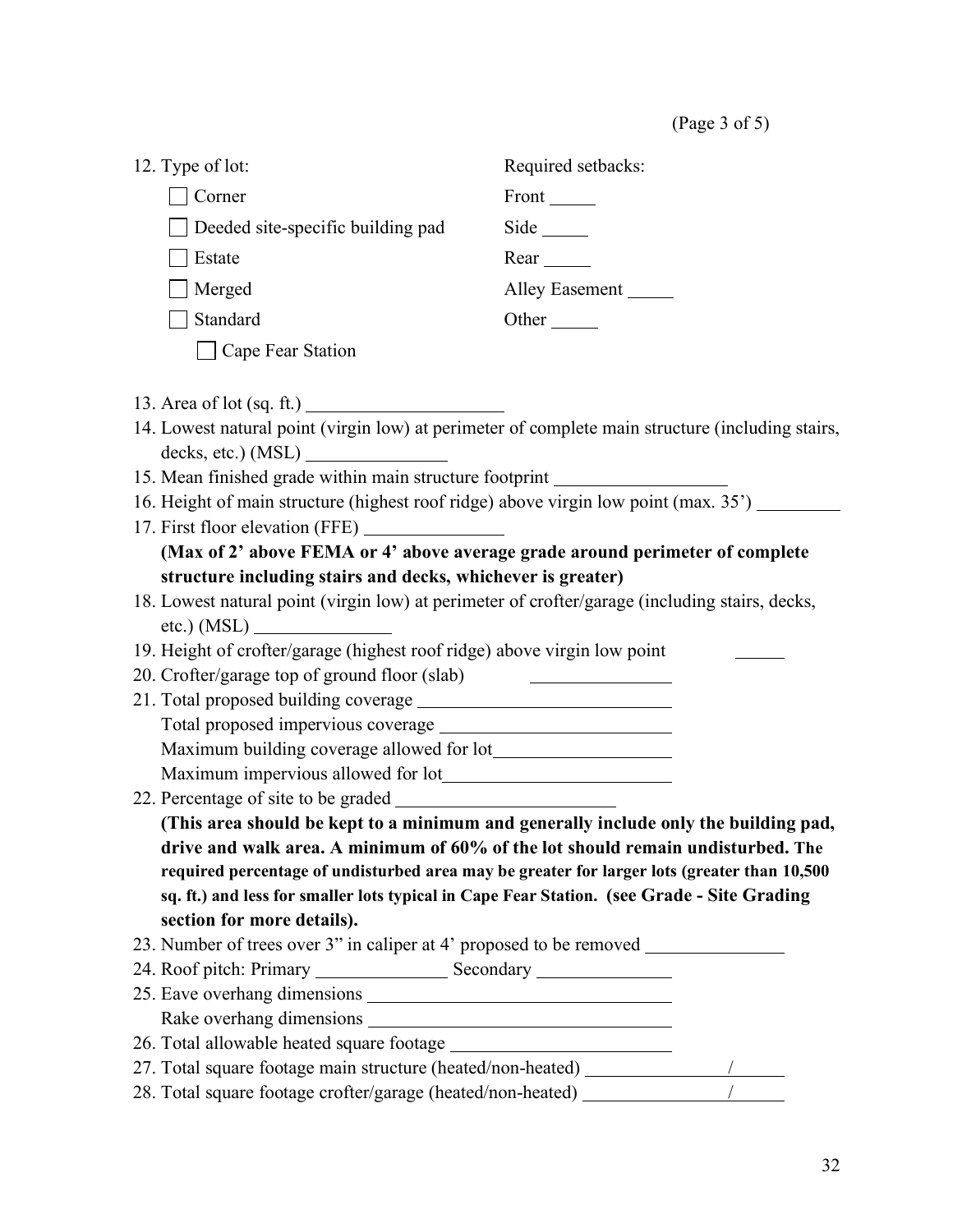(Page 4 of 5)

| 29. Heated first floor area (main structure) ___________________________________                |  |  |  |
|-------------------------------------------------------------------------------------------------|--|--|--|
| 30. Heated second floor area (main structure) __________________________________                |  |  |  |
| 31. Heated third floor area (main structure) ___________________________________                |  |  |  |
|                                                                                                 |  |  |  |
|                                                                                                 |  |  |  |
| 34. Percentage of covered porch (8' deep min.) if in front of dune ridge — must be 15% of the   |  |  |  |
| linear footage heated wall space on the first floor ____________________________                |  |  |  |
| 35. Percentage of covered porch (8' deep min.) in East End neighborhoods must be 20% of         |  |  |  |
| the linear footage heated wall space on the first floor _______                                 |  |  |  |
| 36. Covered porch per Cape Fear Station requirements Front __________ Rear _______              |  |  |  |
| 37. 50% rule calculation (if on or in front of dune ridge)                                      |  |  |  |
| Area of grade level volume footprint (if usable) _______________________________                |  |  |  |
|                                                                                                 |  |  |  |
| Area of second level volume footprint                                                           |  |  |  |
| Second level percentage of first level (50% max.) ______________________________                |  |  |  |
| 38. Are any variances from Architectural Review Committee requirements being requested          |  |  |  |
| under this application? $\Box$ Yes $\Box$ No If yes, please attach a letter of explanation for  |  |  |  |
|                                                                                                 |  |  |  |
| 39. Shutter material: Plastic ____ Vinyl ___ Wood ___ Other _______ Color _______               |  |  |  |
| A physical sample must accompany any submittal that includes plastic or vinyl shutters.         |  |  |  |
|                                                                                                 |  |  |  |
| For guidance, see roofing color guidelines.                                                     |  |  |  |
| 41. Are there any existing fences bordering property lines? $\Box$ Yes $\Box$ No                |  |  |  |
| (See fence guidelines)                                                                          |  |  |  |
| 42. Is there a concealment proposal on plans for storing a boat on the lot? (Required if owner  |  |  |  |
| intends to bring a boat to the island) $\Box$ Yes $\Box$ No                                     |  |  |  |
|                                                                                                 |  |  |  |
| 44. For Draft and/or Preliminary:                                                               |  |  |  |
| Has the architect/designer submitted one full-size printed copy, one emailed PDF copy           |  |  |  |
| and one AutoCAD- compatible copy? □ Yes □ No                                                    |  |  |  |
| <b>For Final Review:</b>                                                                        |  |  |  |
| Has the architect/designer submitted two full-size printed copies, one 11" x 17" printed        |  |  |  |
| copy, one emailed PDF copy and one AutoCAD-compatible copy?                                     |  |  |  |
| $\Box$ Yes $\Box$ No                                                                            |  |  |  |
| Has the architect/designer submitted an original sealed topographical survey                    |  |  |  |
| (less than two years old) by a registered land surveyor or civil engineer?                      |  |  |  |
| $\Box$ Yes $\Box$ No (Required at Draft Review)                                                 |  |  |  |
| 45. The survey and site plan include the required sightline setback calculations for oceanfront |  |  |  |
| properties $\Box$ Yes $\Box$ No (Required at Draft Review)                                      |  |  |  |